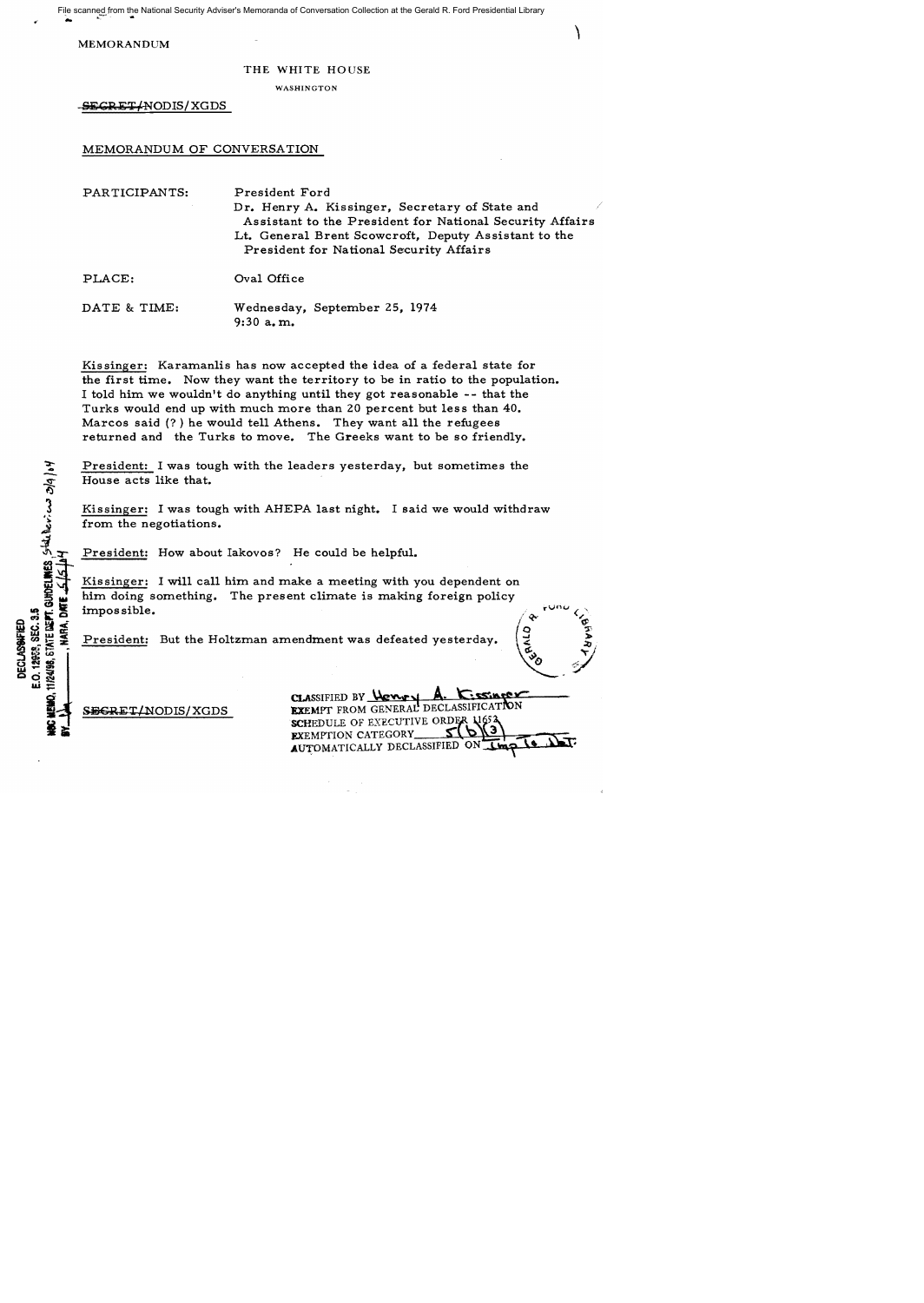## $\overline{\text{SEGREff}}$ /NODIS/XGDS  $-2$  -

Kissinger: No Latin is complaining about Chile. But the world is beginning to wonder about us.

The Turks want to make concessions but with the aid cut off no government could survive if it did it under pressure.

President: Ecevit can't get a coalition for elections.

Kissinger: They want to be in a coalition but they're afraid they would lost ground in the election and be out as coalition partners.

No Turk can accept American pressure on behalf of the Greeks. The Greeks have islands in the Aegean and they are drawing territorial seas around them that make Turkey a land-locked state. The Turks and Greeks have agreed that the negotiation should be a package deal -offshore issues, overflight, etc. in addition to Cyprus. If we could wrap all these together, we would have more maneuvering room. I thought we were making good progress until the House vote.

I am worried about the Middle East. The Jordanians now say Egypt is fed up and Syria won't renew the UNDOF mandate. We haven't given anything military to Egypt. I think Israel would just as soon see the negotiation break down. If the Arabs go back to the Soviet Union, it will be another 15 years before we have a crack at them. We have gotten away with murder with the Arabs with our oil prices. If we lose the oil thing apparently due to Israeli intransigence, Europe and the Japanese will be on us like a ton of bricks.

Your speech got a good reaction at the UN. Even the French agreed to your analysis, but wanted no confrontation.

President: What can we do with Israel?

Kissinger: They say you promised a long-term aid submission at the first of the year. You didn't. I will have. to be tough on my trip. We have other good things going. The Soviet Union has cancelled two visitors to fit me in. Gromyko wants a proposal by 10 October. If is tough to do in the bureaucracy but I think chances wtth the Soviet Union are good.

President: Did Brent tell you about Detroit?

SEGRET/NODIS/XGDS

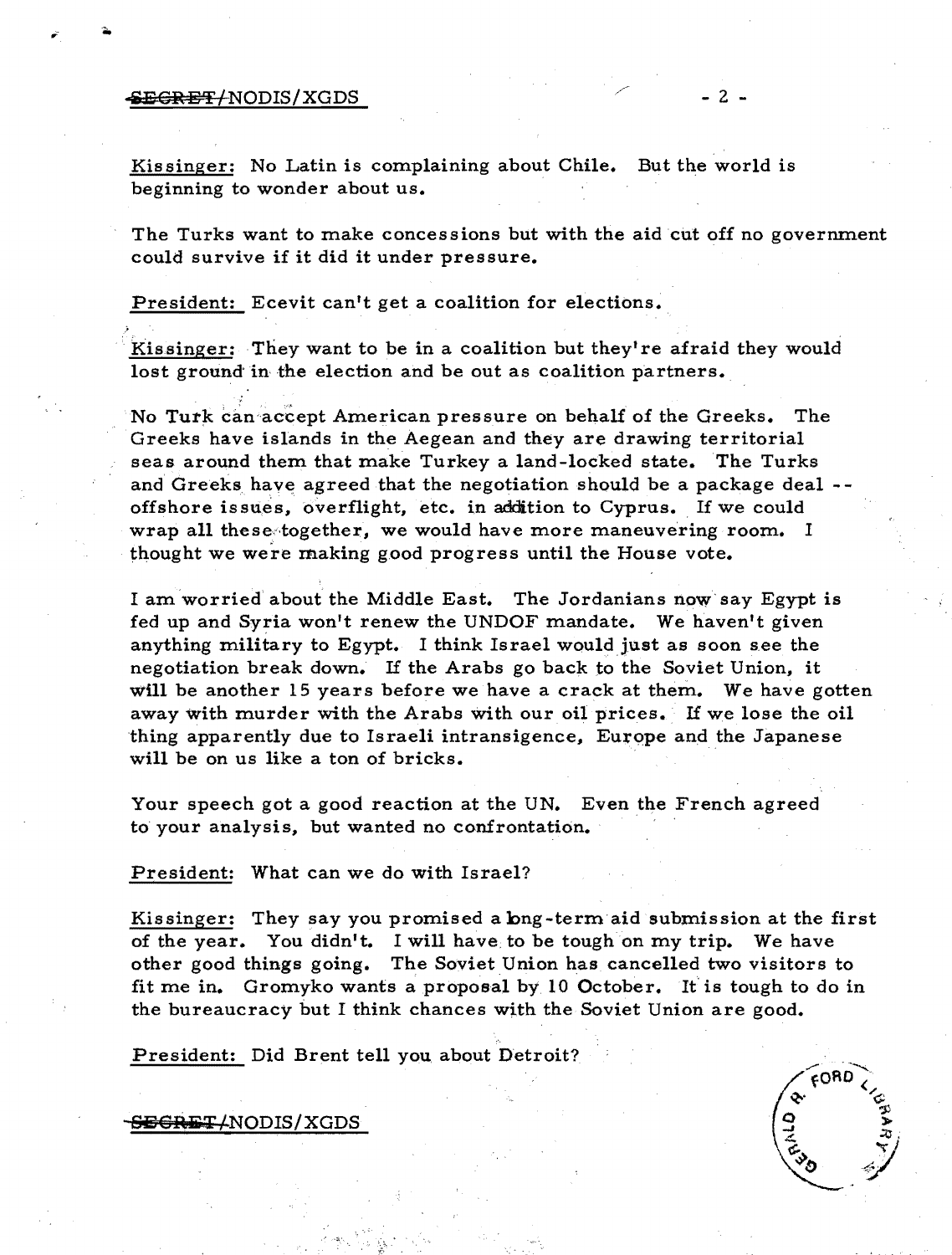## $-3$

Kissinger: Yes. They are shits.

The Chinese have agreed to my trip. You will find you always have to have a card up your sleeve. You made an impact on Gromyko. He raved about you with Symington.

One problem with the Azorian. I want to send the sub, as a 40 Committee action. State disagrees. They always have. I haven't overruled at State. You might want to hear the arguments.

President: Maybe I should.

Scowcroft: This is just to take pictures and see the situation.

President: Send the sub and we will review the arguments before we authorize a follow-on.

Kissinger: Leone. He has a lot of authority because there is no majority so he has leeway.

Basically the Italians are bored with foreign policy. They have a vicious domestic policy. One of Kennedy's worst mistakes was to force the opening to the left.

One thing they must hear from you -- tough -- is that any Communists in government would change our relationship.

Moro's problem is he is bored with foreign policy. He has been Foreign Minister forever. That is the most important thing to do.

They are upset that they were not invited to Camp David. Stay out of that.

The problem is if we invite them, we must also invite the Canadians, Belgians, etc. I will try to pacify them.

The problem with Italy is that with Communists in government-- they would be competent  $-$ - it would make them irresistible in France, isolate Germany, give Papandreos an opening in Greece. The Socialists never would have gained power in Germany if that nice idiot hadn't taken them into a coalition. That makes them respectable. The same would happen in Italy.

<del>- SE CRET/</del>NODIS/XGDS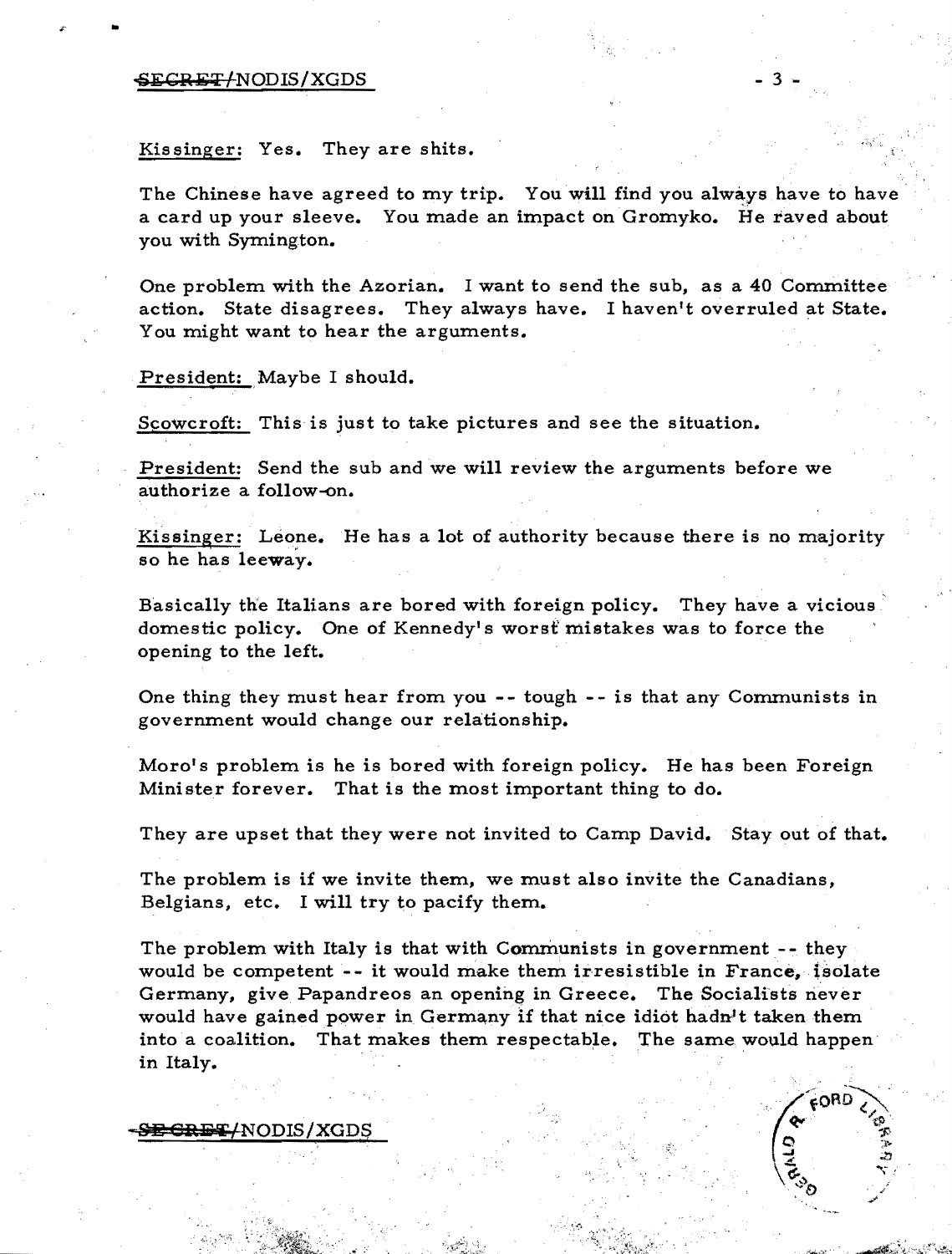## SEGRET/ NODIS/ XGDS

•

The economic situation in Italy is terrible. They have a seven billion dollar oil deficit. The impact of the oil crisis could be the most revolutionary in history. The Foreign Ministers I talked to are very worried. Callaghan was most flippant -- he said if the Arabs will give. aid to the world, what matters where it comes from? That would give. . them enormous power.

, .~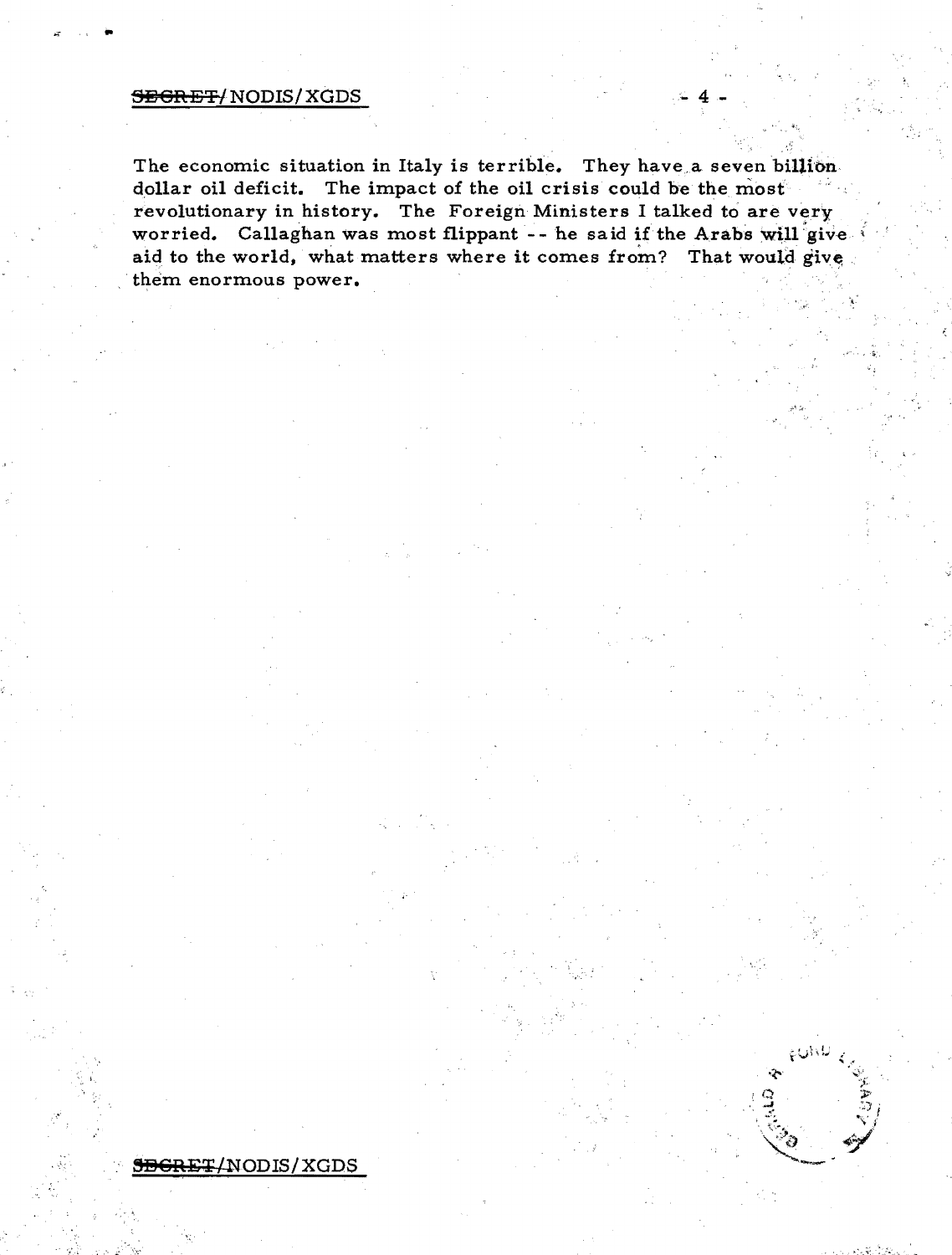JP/K St Sept 74 K Kara has ver occupted identy factural state per 1st time. howeley want there in not ratio & pop. I Gold man cer crowdent de son this with the set unserent cha tour 40. Marcor evidende till artons. They wont all ryages utmed a Tencho man P I was tonyt up heading entiting, but sometime House and lightnot K - I tompte ces / ahoye last therefore Sail and de / cheren por myot l'Immalant Euborne. Could be happed K I call bien a mape met ne par despendent on time daing l' But Hotzin comend mon depotal gestat par Frigadson The Turks won't to mote errosin bat is coid cut off no post could summer. Eccrit conit pet ce rombition pour els tres. K Thay won't to be in concention but fearthy must be in electric + be out too coordition porchain. No Trus au augst un pressure on assured f Greeks. The Grodes knows solomones in a grown & and drawing territories years around them (mothers ) a landlouted state). Tanke t G have agreed that myst should be a funage clear offshoe, employed it in addition to bypres. Here contel ray all these together we would have more monument in was I that we making peach page until Homos with Devonvier mot ME, Jalanning une son E fedage System worth verent - mondates We haven't proces anytting to with TSE. Stank I just as run cryst hele down & deals go bank \$ SU, he another 15 yrs depose un have crack at them-was E.O. 12958, SEC. 3.5

N**SC MEMO**, 11/24/98, STATE <u>DEPT. GUIDELINES, 5tute le v.e. 3/9/04</u><br>BY <del>1481</del>

3 and de

 $C_{\text{ref}}$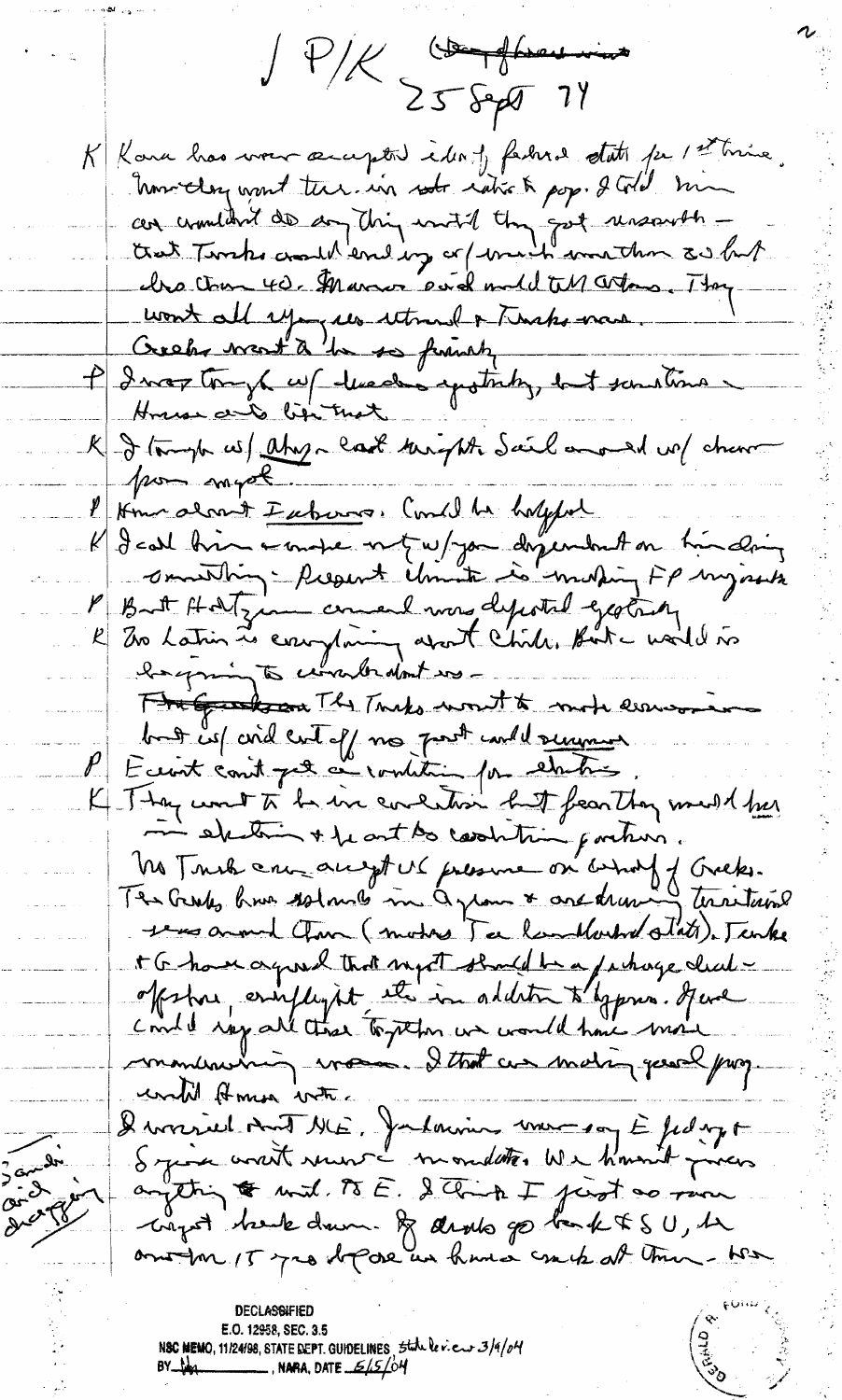bran pottern aux not mente ut andre 00 mm Jon print part good rection et UN. En m France R Mong son présentait les tempes container work pregnal by 100 T. Trught to in breaming but 2 think chruses af SU are jurel P God Did Burt tell you don't Dehat? K Yes. They are others. PRC bina agreed & my tig. You will fil your stimp ordin. State dro aguillo. They always have. If haven't charmed at state of the work work a liven enformats. mapper & should, S This is just to Take peterns our cast Sure i just le me mille vernier i augumnet depos an orthonored follows one f france. He has lit of mithanity however there is no comparty date his leavy.<br>Barriolly Station are foul as (FP. May have wearing domestic pating. One of Hermedycompt mustake was to force qui to lift.<br>Occatting they must been from you - tough mos publica is to best of EP. Kas won Ful. forwar. That is most injutant thing to los They upset they not <u>monthled a co</u>. Stay and flews